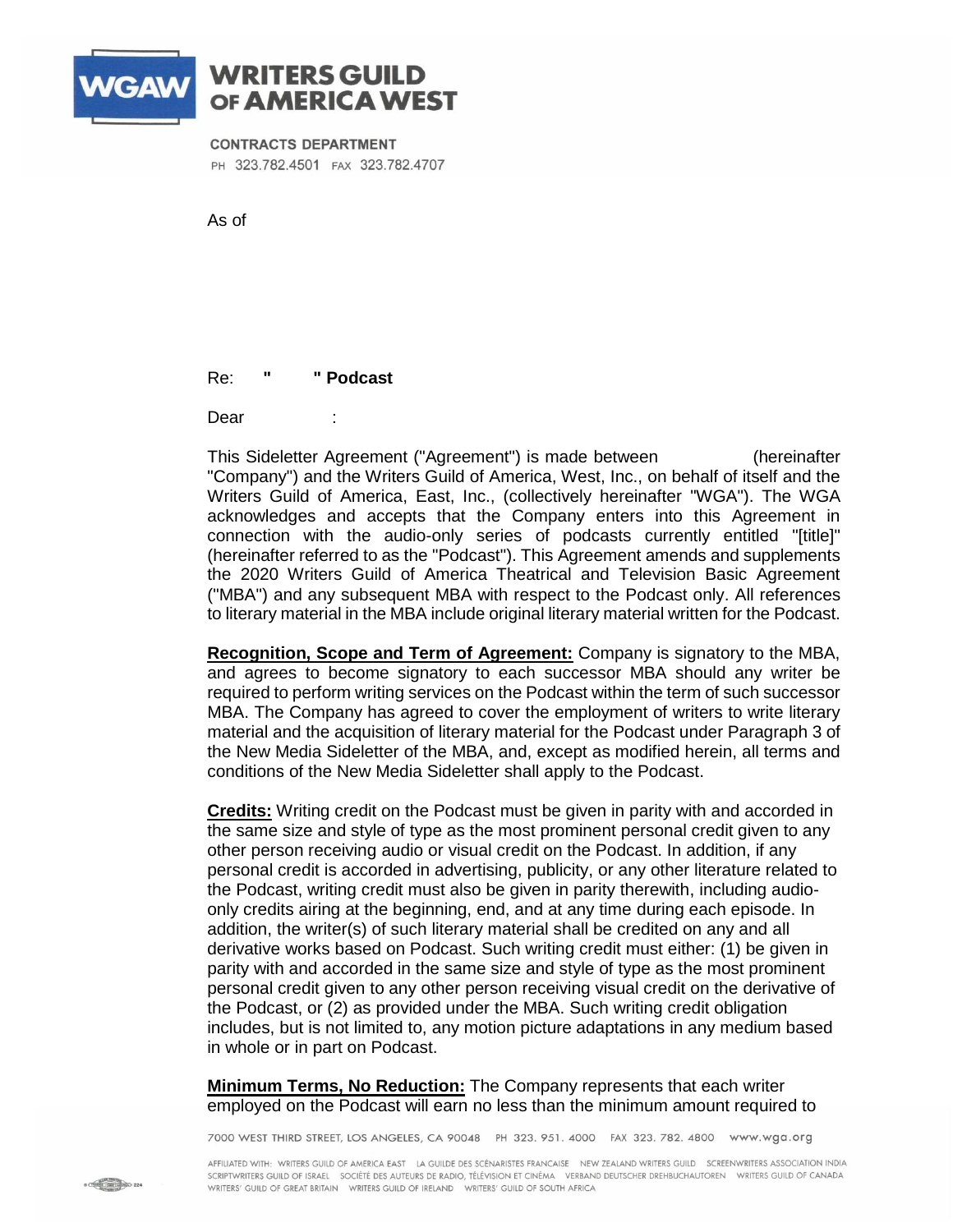" Podcast Page 2 of 3 As of  $\overline{D}$ 

qualify for healthcare insurance (currently \$41,773). All writers employed on the Podcast are employed on a non-exclusive basis. The terms and conditions of this Agreement constitute minimum terms and conditions, and nothing herein shall be construed to prevent or restrict any writer on the Podcast from negotiating overscale or other more favorable terms with the Company. Additionally, the Company agrees that there shall be no reduction, as a result of this Agreement, in the terms and conditions of employment contained in any writer's personal services agreement already in effect as of the date of this Agreement.

**Pension, Healthcare and Paid Parental Benefit Fund Contributions:** The Company agrees to be bound by Articles 17 and 71 and the Trust Agreements and amendments thereto ("Trust Agreements") of the Producer-Writers Guild of America Pension Plan ("Pension Plan"), the Writers' Guild-Industry Health Fund ("Health Fund") and Paid Parental Benefit Fund, and by all actions of the plans' trustees pursuant to those Trust Agreements.

**Separated Rights:** Writer(s) of original literary material for the Podcast which is sold or written under this Agreement will retain all rights in the literary material other than the right to produce one or more podcasts based on the literary material as provided herein. Such rights retained by the writer(s) include, but are not limited to: (1) the "Television Rights" as defined in Article 16.B.2. of the MBA; and (2) the "Reserved Rights" as defined in Article 16.B.3.a. of the MBA, which provisions are incorporated herein by reference and apply to the Podcast. The rights retained by the writer pursuant to this paragraph are hereinafter referred to collectively as the "Podcast Reserved Rights."

**Acquisition of Podcast Reserved Rights by Company:** If at any time prior to the disposition or exploitation by writer of any of the Podcast Reserved Rights, Company shall wish to acquire any such right(s), it shall so notify the writer and the Guild, and the Guild shall meet with the Company for the purpose of negotiating the terms and conditions for acquisition of the right(s) sought to be acquired by the Company. It is agreed that the Guild will quote a price at which the rights desired to be acquired by the Company may be purchased. Company shall then have the right to acquire the rights in question for the price agreed upon as a result of such negotiations within 30 days from the completion thereof. If the Company shall fail to purchase at the lowest price offered by the Guild, the writer may thereafter sell such rights to any other person, firm or corporation at any price.

**Reversion:** If Company does not commence production of the Podcast within one year from the delivery of the final writing step called for under the Writer's agreement, then all right, title and interest in the literary material written for the Podcast and any revisions thereto, as well as any unexploited Podcast Reserved Rights acquired by Company pursuant to the procedure indicated in this Agreement, shall automatically revert to the Writer, and Company shall have no further interest therein. If at the time of reversion there is in existence a valid agreement for the exploitation of a Podcast Reserved Right, then such Podcast Reserved Right shall be deemed to have been exploited.

**Right of First Negotiation:** The writer(s) of literary material for the Podcast, will have a right of first negotiation to write all subsequent seasons of the Podcast, if